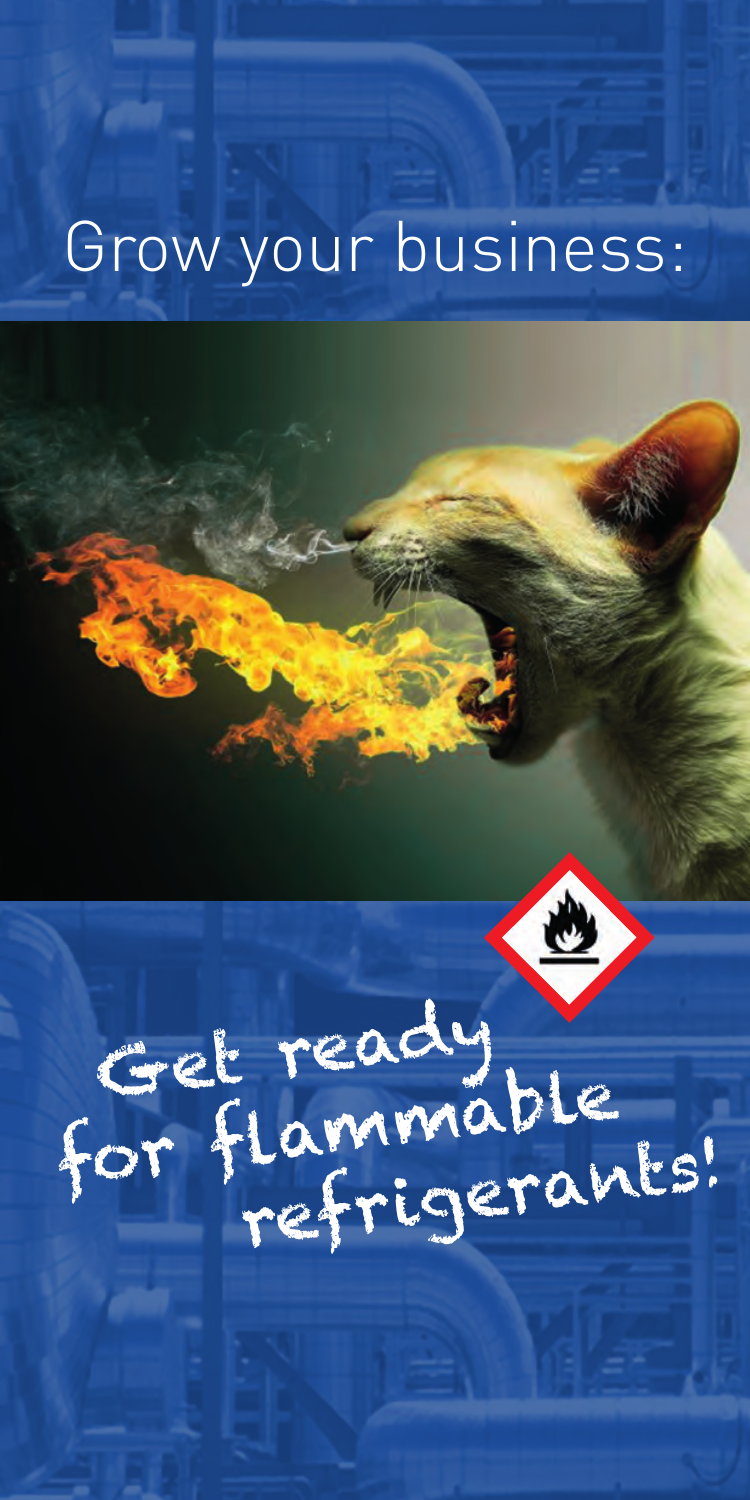# WHY SHOULD YOU READ THIS LEAFLET?



#### **In a nutshell:**

**Because many of the lower GWP refrigerants are flammable and because using flammable refrigerants directly impacts your daily work.**

1 **> First,** remember that all installers that carry out work on HFC containing stationary refrigeration, air-conditioning and heat-pump systems must be certified according to the F-Gas Regulation.

2 **> Second,** working with flammable refrigerants requires proper qualification – which is in some countries even mandatory – to ensure safety for installers and users.

3 **> Third,** next to compliance with standards, building codes and manufacturers' instructions, you must ensure that service equipment and working conditions are suitable for flammable refrigerants.

### WHY IS IT URGENT TO GET READY FOR FLAMMABLE REFRIGERANTS?

Because many of the lower GWP refrigerants are flammable. If you don't get ready for this reality, sooner or later you will not be able to deal with the consequences of the HFC phase-down!



**EU HFC Phase Down Steps**

From 2018 onwards, the EU F-Gas Regulation [EU 517/2014] creates massive cuts in the consumption of HFCs in the EU. This reduction scheme, known as the HFC phase-down, is based on a quota system. Quotas are expressed in CO $_2$  equivalent (kg x GWP).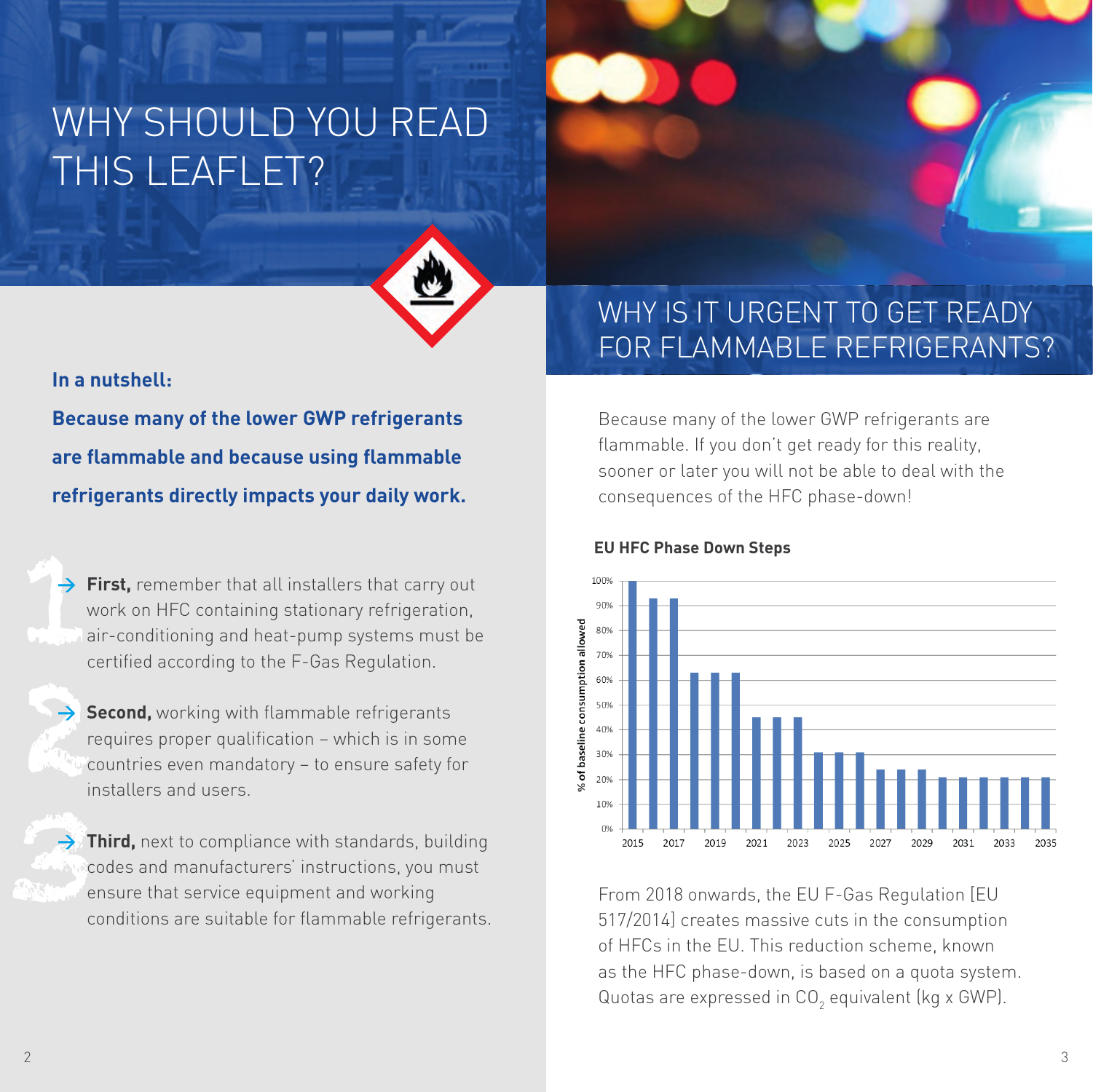### The higher the Global Warming Potential of an HFC, the higher the quantity of  $CO<sub>2</sub>$ -equivalent 1 kg of refrigerant represents.



 $CO<sub>2</sub>$  equivalent

The higher the GWP of a refrigerant, the more it will come under pressure by the HFC phase-down, even though the phase-down does not prohibit any refrigerants.



The dilemma: When moving towards lower GWP refrigerants, flammable fluids will be needed for some applications, but there is a trade-off between flammability and GWP, i.e. the lower the GWP the more likely the refrigerant will be flammable.

## FLAMMABILITY ≠ FLAMMABILITY

**First of all, and most importantly, all types of flammable refrigerants must ONLY be used in systems designed specifically for them and in compliance with all relevant standard and building code requirements.** 

Note that the conversion of existing equipment originally designed for non-flammable refrigerants to flammable refrigerants may even result in the loss of the CE marking.

There are different categories of flammability that require different actions. The classification from the ISO 817 standard is used to identify these categories.

#### **The letter indicates the level of toxicity**

- $A =$  refrigerants with lower toxicity
- $B =$  refrigerants with higher toxicity

#### **The number indicates the level of flammability**

- $=$  non-flammable
- 2L = lower flammability ('mildly flammable')
- $2 =$ flammable
- 3 = higher flammability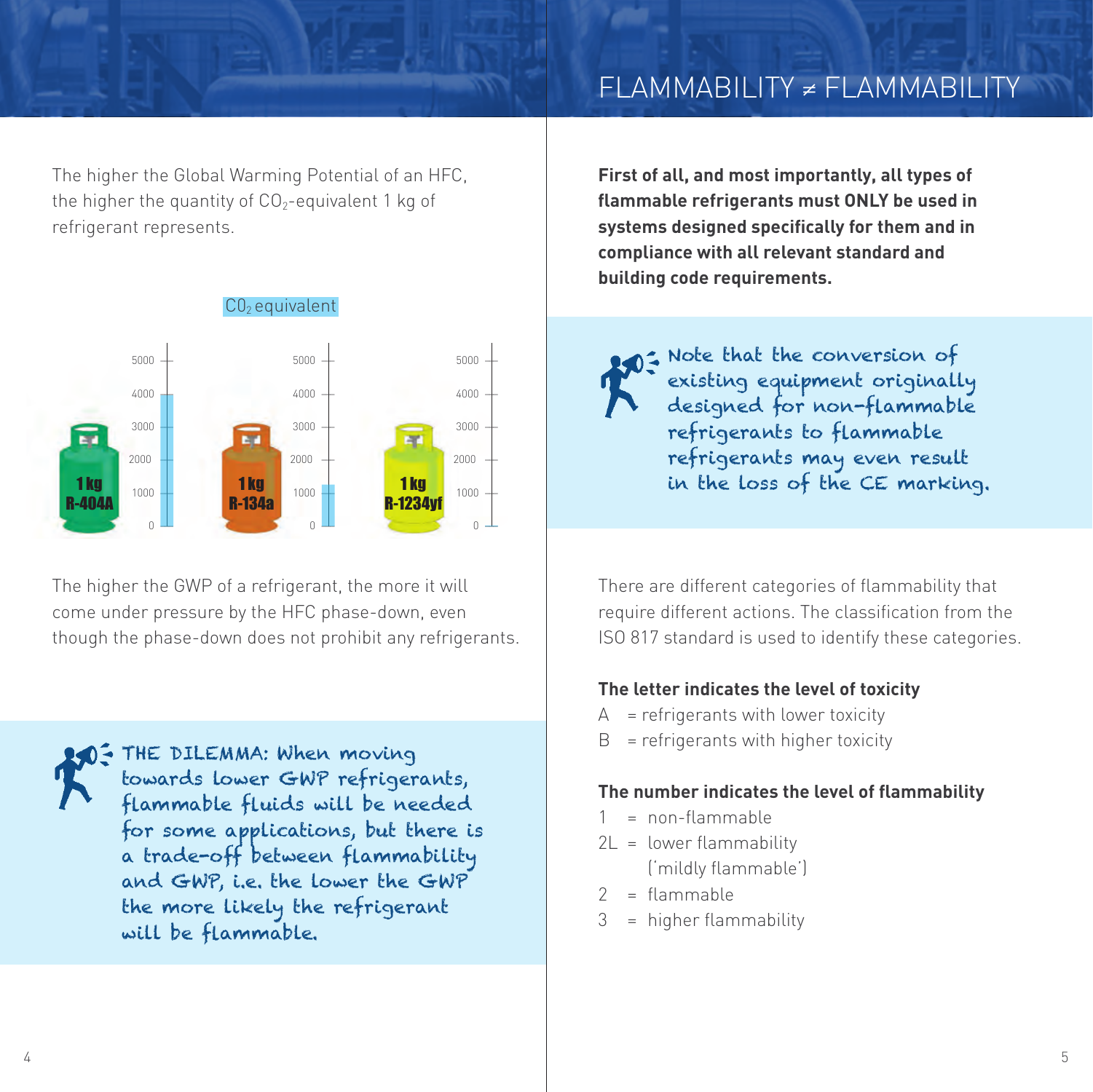# WHAT DO THESE CATEGORIES MEAN?

- **>** The vast majority of refrigerants that are currently in use are classified as A1, i.e. lower toxicity/nonflammable. For example, R-134a, R-404A and R-410A fall in this category.
- **>** R-32, R-1234yf and R-1234ze(E) are examples for A2L refrigerants, i.e. lower toxicity/lower flammability
- **>** R-152a is an example for an A2 refrigerant, i.e. lower toxicity/flammable
- **>** R-290, R-600a and R-1270 are examples for A3 refrigerants, i.e. lower toxicity/higher flammability
- **>** R-717 is an example for a B2L refrigerant, i.e. higher toxicity/lower flammability
- → R-1130(E) is an example for a B2 refrigerant, i.e. higher toxicity/flammable

There are several main parameters that characterize the level of flammability (1, 2L, 2, 3) of a refrigerant including the **burning velocity**, the **upper (UFL)** and **lower flammability limit (LFL)**, the **minimum ignition energy (MIE)** and the **heat of combustion (HOC)**. These parameters have an impact on the way the refrigerant can be used.

### EXAMPLE:

For a class 3 refrigerant such as R-290, the LFL (in kg/m3) is significantly lower and its burning velocity is much higher than for a class 2L gas. In practical terms, it means that for example in occupied spaces far higher charge sizes are possible with class 2L refrigerants than with class 3 refrigerants.



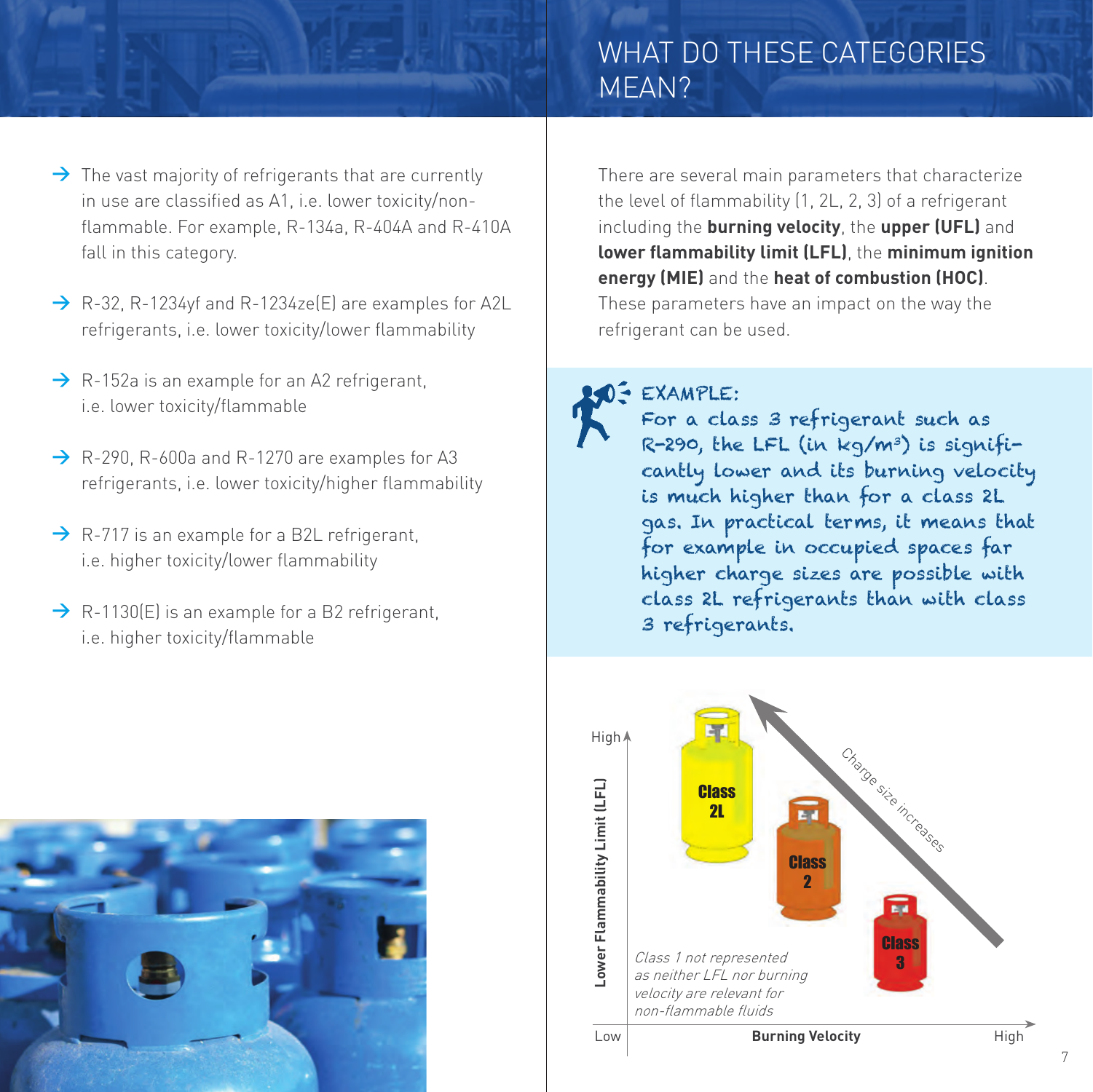### WHAT'S THE ROLE OF SAFETY STANDARDS?

**Safety standards are important references and are often used as practical guidance, a code of good practice or, if it is a harmonized standard, as a possible method to demonstrate compliance with legislation. Even if they are not binding, an understanding of safety standards is highly recommended.**

**11** Installers or users of refrigeration and air conditioning equipment always need to follow the installation and user instructions of equipment manufacturers. They also need to ensure compliance with local legislation (e.g. building codes).

When no such instructions are available, for example when an installer or user modifies equipment, or assembles own equipment, the installer or user becomes a 'manufacturer' and will therefore be liable for the safety of that equipment.

The generic system safety standard EN378:2016 and appliance safety standards such as EN60335-2-40, EN60335-2-89 provide guidelines, for example to ensure that systems do not exceed the maximum amount of refrigerant charge in a specific area.



### GENERIC SYSTEM SAFETY STANDARDS AND APPLIANCE SAFETY STANDARDS

EN378:2016 is a generic system standard, whereas EN60335-2-40, EN60335-2-89 and EN60335-2-24 are examples of appliance standards.

Sometimes generic system standards and appliance standards refer to similar requirements, for example allowed charge sizes for specific rooms. In that case, the requirements of the appliance standards prevail over what is mentioned in the generic system standard.

For example, for air conditioners or heat pumps, the flammability charge limits in the standard EN60335- 2-40 prevail. But for toxicity, the requirements of EN378:2016 prevail, as these are not included in the appliance standard.

## WHAT ARE BUILDING CODES?

Building codes are enshrined in national, regional and sometimes even local rules, often related to fire safety but also to other issues such as access

to buildings, health, etc. If a building code prohibits the use of flammable refrigerants, then it is simply not allowed to use those. In some cases, a distinction is made between 2L refrigerants and class 2 and 3 gases, allowing the use of 2L and prohibiting the use of the others. Therefore, it is always important to check the building codes for the specific region before installing equipment with flammable gases.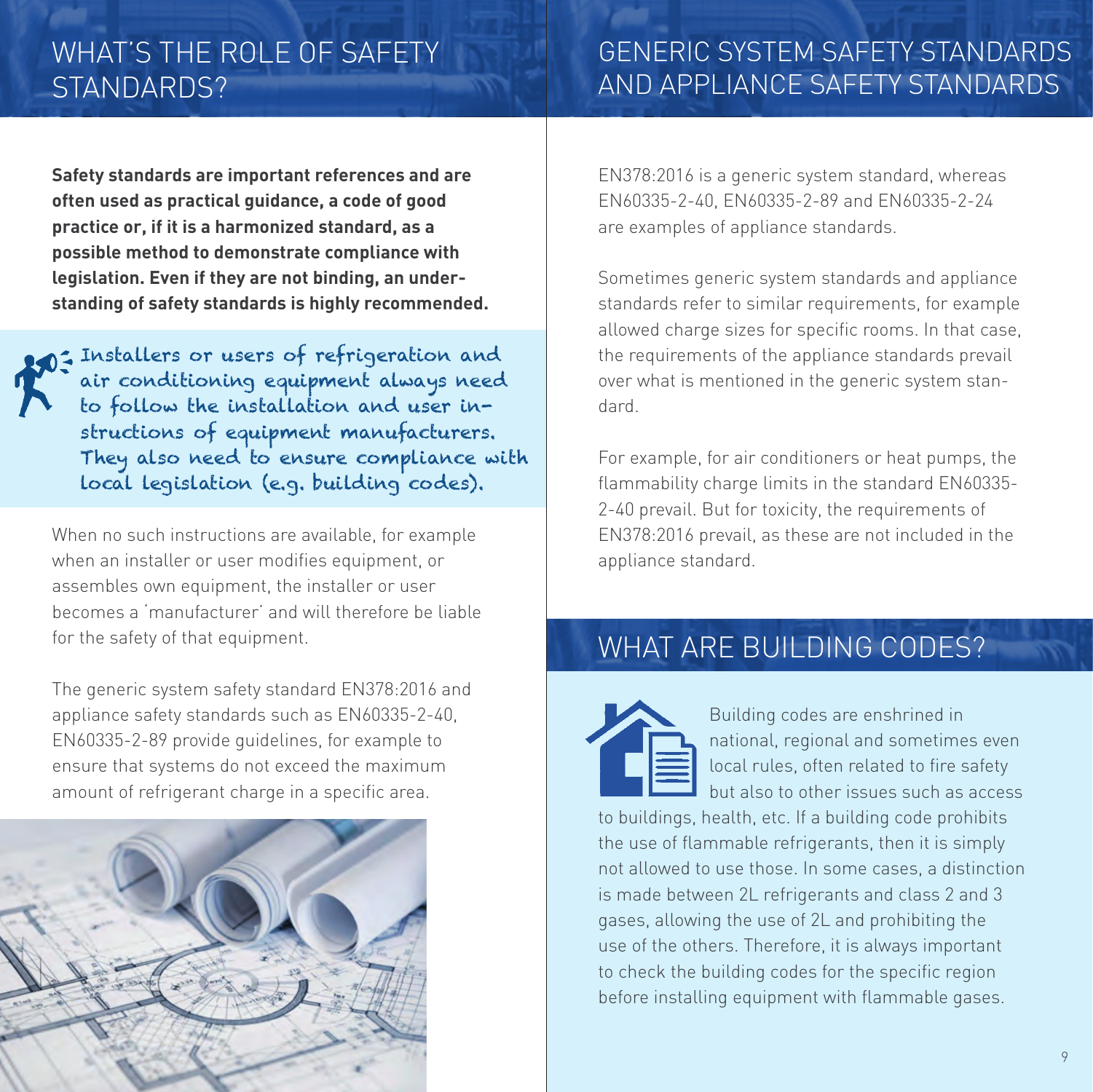# ALWAYS BUY FROM REPUTABLE **SOURCES**

As the phase-down moves forward and increases pressure on the pricing and availability of current higher GWP refrigerants, the presence of counterfeit refrigerants is likely to grow. Besides being illegal and violating property rights, this can significantly impact safety – especially in the light of the increased use of flammable gases.

that they are responsible for the refrigerant they are using, and for all the consequences related to illegal or inappropriate use of a refrigerant.

### ACT NOW AND GET READY FOR FI AMMARI F REFRIGERANTS!

Don't miss the train and get ready for the use of flammable refrigerants because they are part of the refrigerant landscape – today and tomorrow.

Proper training and qualification are essential for the safe handling of flammable refrigerants – and in some countries even mandatory. The EN13313 standard provides useful guidance about the competence levels required for all types of refrigerants.

All refrigerants must be respected, and common sense, awareness, and careful application of relevant instructions, standards and codes will ensure the safe handling of all refrigerant classes (1, 2L, 2, 3). Installers always need to be aware<br>that they are responsible for the<br>refrigerant they are using, and for<br>all the consequences related to ille<br>or inappropriate use of a refrigeral<br>ACT NOW AND GET READY FOR<br>FLAMMABLE REFRIGE



AREA is the European association of refrigeration, air conditioning and heat pump contractors. Established in 1989, AREA voices the interests of 25 national associations from 22

countries representing 13,000 companies employing 110,000 people and with an annual turnover approaching € 23 billion.

**www.area-eur.be**



ASERCOM, the Association of European Component Manufacturers is the platform for dealing with scientific and technical topics and their challenges, promoting standards for performance rating, methods of testing and product safety, focusing on improved environmental protection, serving the refrigeration and air conditioning industry and its customers.

**www.asercom.org** 



Representing the European Fluorocarbons Manufacturers.

#### **www.fluorocarbons.org**



The European Partnership for Energy and the Environment (EPEE) represents the interests

of the refrigeration, air-conditioning and heat pump industry in Europe. Founded in the year 2000, EPEE's membership is composed of 48 member companies, national and international associations from Europe, the USA and Asia, employing more than 200,000 people in Europe and realising a turnover of over 30 billion Euro.

**www.epeeglobal.org**